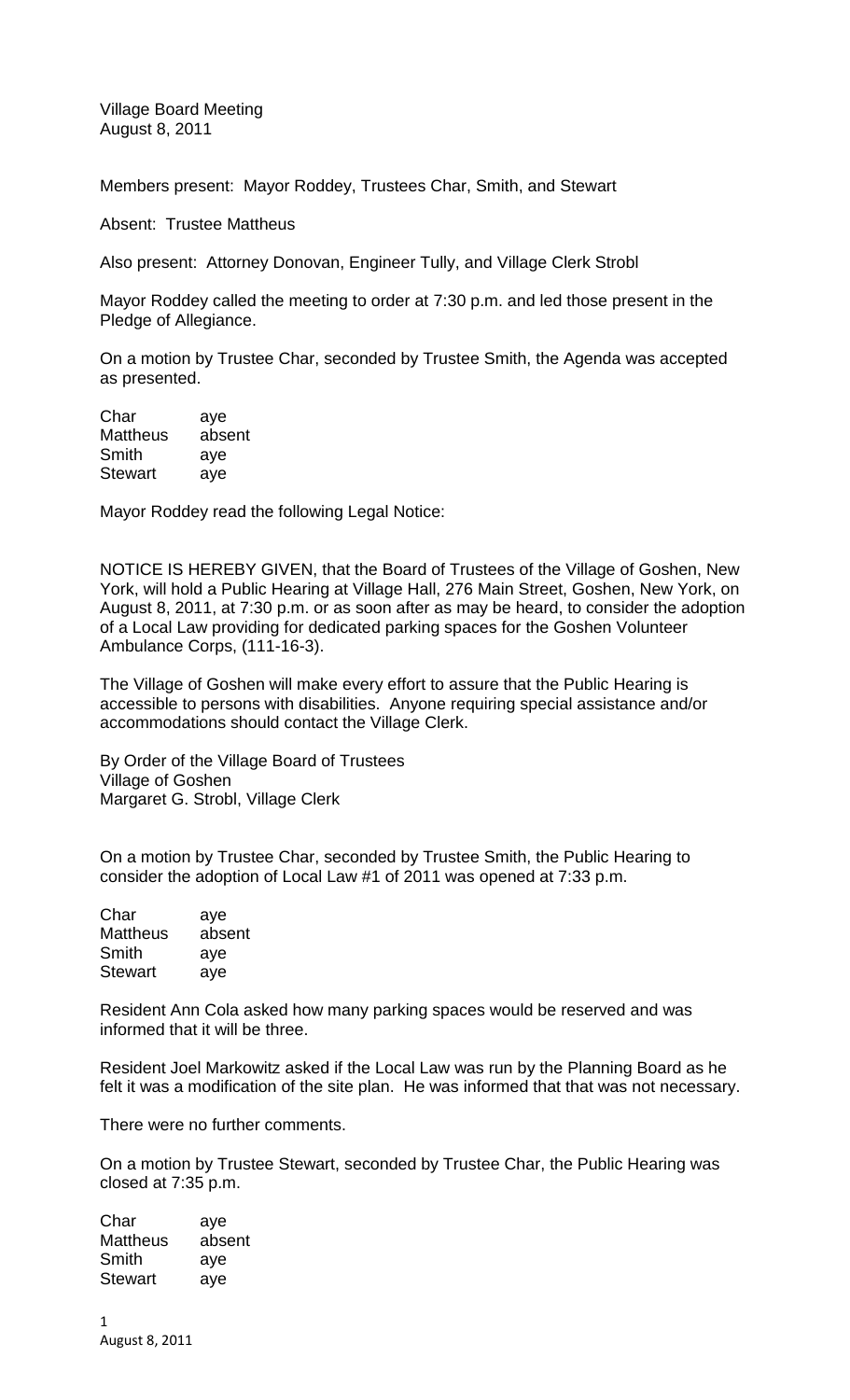On a motion by Trustee Stewart, seconded by Trustee Char, the Village Board for the Village of Goshen, as lead agency, hereby issues a negative declaration pursuant to the applicable provisions of the State Environmental Quality Review Act, set forth at 6NYCRR Part 617 *et seq.*, in the action: adoption of Local Law #1 of 2011.

Char aye Mattheus absent Smith aye Stewart aye

On a motion by Trustee Smith, seconded by Trustee Char, the Village Board hereby adopts Local Law #1 of 2011.

Char aye Mattheus absent Smith aye Stewart aye

Mayor Roddey explained that Trustee Mattheus had told him earlier that she was in favor of adoption of the Local Law.

## **Minutes**

On a motion by Trustee Char, seconded by Trustee Smith, the Minutes of the July 25, 2011 Village Board Meeting were accepted as submitted.

| Char            | ave                               |
|-----------------|-----------------------------------|
| <b>Mattheus</b> | absent                            |
| Smith           | ave                               |
| <b>Stewart</b>  | abstain (absent on July 25, 2011) |
| Roddey          | ave                               |

On a motion by Trustee Stewart, seconded by Trustee Char, the Minutes of the August 1, 2011 Village Board Work Session were accepted as submitted.

| Char            | aye    |
|-----------------|--------|
| <b>Mattheus</b> | absent |
| Smith           | aye    |
| <b>Stewart</b>  | aye    |

## **Communications**

Mayor Roddey reviewed an alcoholic beverage license renewal request from Betro and Pray, Inc., for informational purposes.

Mayor Roddey read a letter from the Chair of the recent Spirited Spokes bike event, which thanked those who supported the successful fundraiser.

The Mayor reviewed a memo from Village Treasurer Goldberg, advising that the Village's new dental plan will provide a savings of \$17,320.92 annually, at the current enrollment.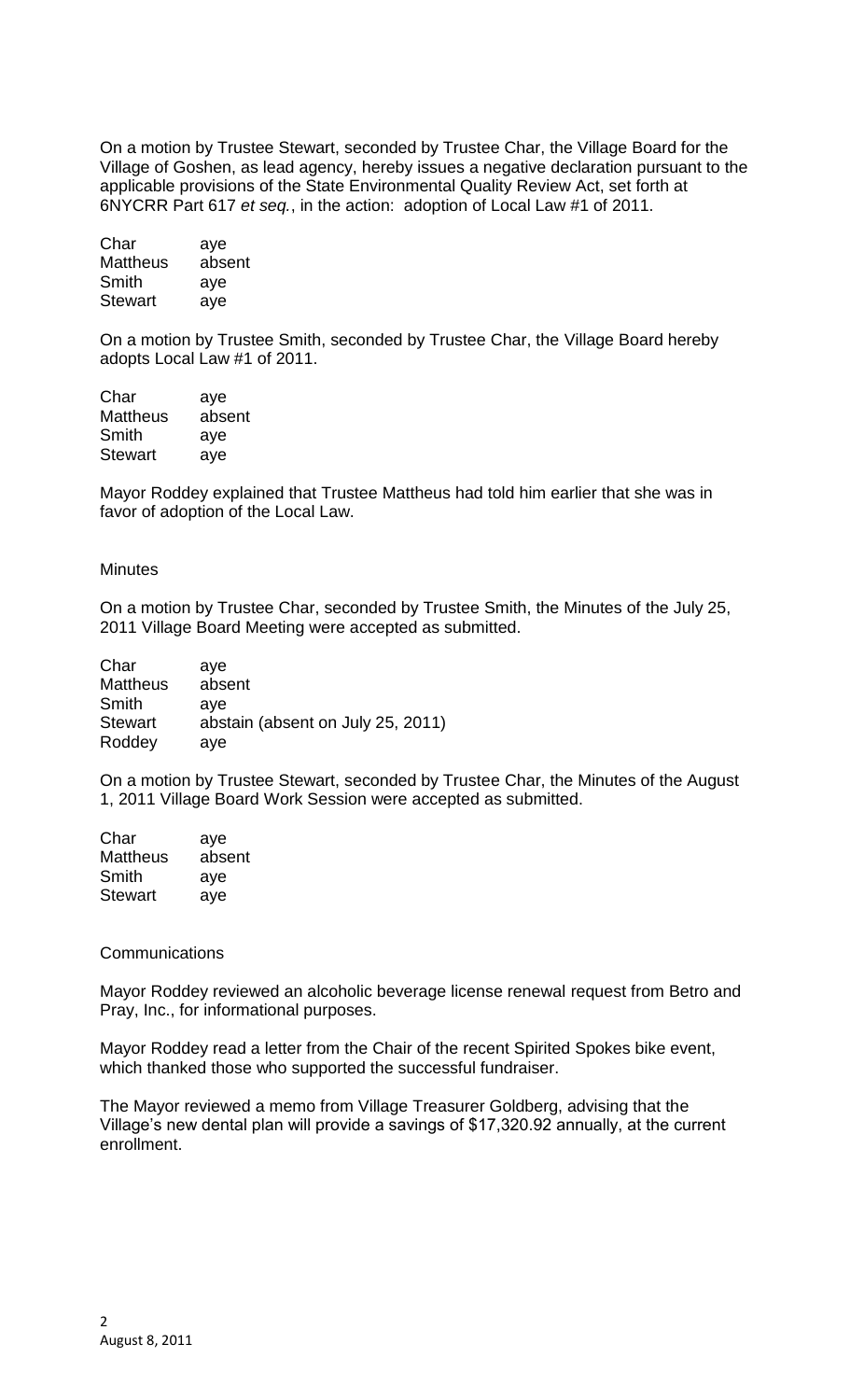On a motion by Trustee Smith, seconded by Trustee Char, bills as examined by members of the Board were approved in accordance with Abstract 2011/2012 number 5, check numbers 2040 through 2060 in the amount of \$94,096.72.

| Char            | aye    |
|-----------------|--------|
| <b>Mattheus</b> | absent |
| Smith           | aye    |
| <b>Stewart</b>  | aye    |

On a motion by Trustee Char, seconded by Trustee Smith, Court Clerk Leta Jagielski is hereby authorized to attend the New York State Association of Magistrates' Court Clerks Annual Conference, to be held September 25, 2011 through September 28, 2011, in Niagara Falls, New York. The total cost for this conference, including mileage and lodging, will be \$970.53.

| Char            | aye    |
|-----------------|--------|
| <b>Mattheus</b> | absent |
| Smith           | aye    |
| <b>Stewart</b>  | aye    |

Trustee Stewart moved the following, which was seconded by Trustee Char:

**WHEREAS,** Section 2019-a of the Uniform Justice Court Act requires that town and village justices annually provide their court records and dockets to their respective town and village auditing boards, and that such records then be examined or audited and that fact be entered into the minutes of the board's proceedings; and

**WHEREAS,** the Unified Court System's *Action Plan for the Justice Courts,* announced November 2006, includes initiatives to improve accountability and controls over Justice Court finances and records, including an increased monitoring of town and village board compliance with section 2019-a; now, therefore,

**BE IT RESOLVED,** that the Village Board of the Village of Goshen acknowledges that the required audit has been conducted by Michael Vernieri, CPA, and delivered to the Village on August 4, 2011.

| Char            | aye    |
|-----------------|--------|
| <b>Mattheus</b> | absent |
| Smith           | aye    |
| <b>Stewart</b>  | aye    |

## Mayor/Trustee Comments

Trustee Stewart reported the following recent activities of the Department of Public Works: crews are out blacktop patching; catch basins are being cleaned and repaired; crews have been assisting with an energy audit of the village facilities; and crews were called out because of an oil spill on Fletcher Street at Golden Hill Avenue.

Trustee Char noted that the closing of Arden Hill Hospital, on August  $5<sup>th</sup>$ , went smoothly, and the move to the new location at 707 East Main Street, in the Town of Wallkill was completed ahead of schedule.